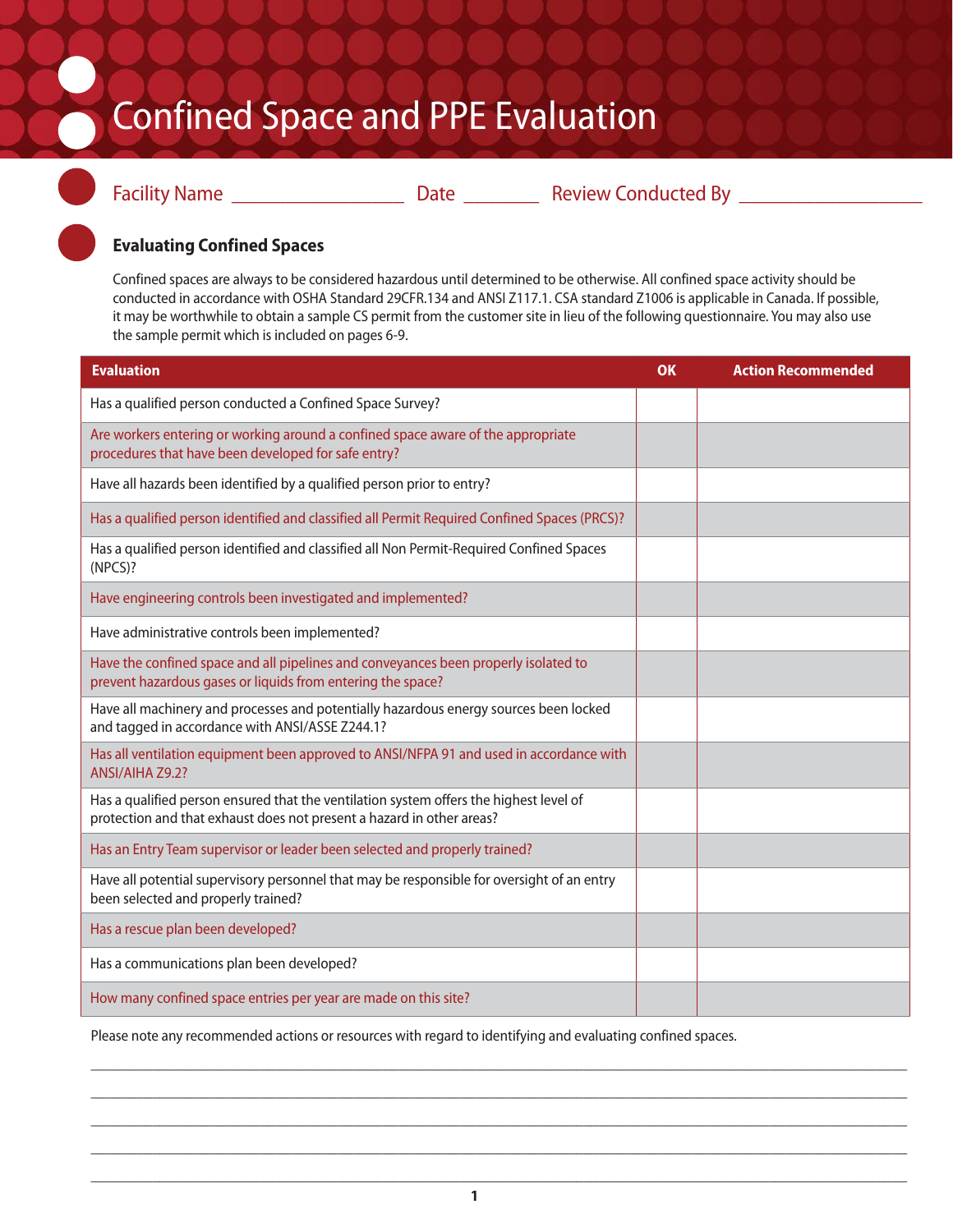

#### **Atmospheric Testing/Detection**

Has a qualified person identified all specific atmospheric contamination that can be in a confined space prior to entry? Note: Hazards should be identified in advance to determine the appropriate methods and equipment to be used in various emergency retrieval or rescue scenarios.

| <b>Testing/Detection</b>                                                                                                                             | OK | <b>Action Recommended</b> |
|------------------------------------------------------------------------------------------------------------------------------------------------------|----|---------------------------|
| What is the age of all of your instruments?                                                                                                          |    |                           |
| Have all gases that are to be monitored been identified by a qualified person and have all<br>possible gases and interference gases been identified? |    |                           |
| Has all of the gas detection equipment been properly calibrated or bump tested prior to use?                                                         |    |                           |
| Has it been determined if additional protective gas detection or individually issued<br>detectors are needed by all entering a confined space?       |    |                           |
| How are you doing your calibration?                                                                                                                  |    |                           |
| What is your deepest and longest confined space?                                                                                                     |    |                           |
| What is the duration of your longest confined space entry?                                                                                           |    |                           |
| Is all calibration gas within date code and in concentrations specified by the manufacturer?                                                         |    |                           |

| <b>Detectors/Instrumentation Used</b> | <b>Number</b> | <b>Brand - Model</b> |
|---------------------------------------|---------------|----------------------|
| 5 Gas Detector - Pumped               |               |                      |
| 4 Gas Detector - Diffusion or Pumped  |               |                      |
| Single Gas Detector                   |               |                      |
| Remote probe                          |               |                      |
| Calibration system                    |               |                      |

\_\_\_\_\_\_\_\_\_\_\_\_\_\_\_\_\_\_\_\_\_\_\_\_\_\_\_\_\_\_\_\_\_\_\_\_\_\_\_\_\_\_\_\_\_\_\_\_\_\_\_\_\_\_\_\_\_\_\_\_\_\_\_\_\_\_\_\_\_\_\_\_\_\_\_\_\_\_\_\_\_\_\_\_\_\_\_\_\_\_\_\_\_\_\_\_\_\_\_\_\_\_\_\_\_\_ \_\_\_\_\_\_\_\_\_\_\_\_\_\_\_\_\_\_\_\_\_\_\_\_\_\_\_\_\_\_\_\_\_\_\_\_\_\_\_\_\_\_\_\_\_\_\_\_\_\_\_\_\_\_\_\_\_\_\_\_\_\_\_\_\_\_\_\_\_\_\_\_\_\_\_\_\_\_\_\_\_\_\_\_\_\_\_\_\_\_\_\_\_\_\_\_\_\_\_\_\_\_\_\_\_\_ \_\_\_\_\_\_\_\_\_\_\_\_\_\_\_\_\_\_\_\_\_\_\_\_\_\_\_\_\_\_\_\_\_\_\_\_\_\_\_\_\_\_\_\_\_\_\_\_\_\_\_\_\_\_\_\_\_\_\_\_\_\_\_\_\_\_\_\_\_\_\_\_\_\_\_\_\_\_\_\_\_\_\_\_\_\_\_\_\_\_\_\_\_\_\_\_\_\_\_\_\_\_\_\_\_\_ \_\_\_\_\_\_\_\_\_\_\_\_\_\_\_\_\_\_\_\_\_\_\_\_\_\_\_\_\_\_\_\_\_\_\_\_\_\_\_\_\_\_\_\_\_\_\_\_\_\_\_\_\_\_\_\_\_\_\_\_\_\_\_\_\_\_\_\_\_\_\_\_\_\_\_\_\_\_\_\_\_\_\_\_\_\_\_\_\_\_\_\_\_\_\_\_\_\_\_\_\_\_\_\_\_\_ \_\_\_\_\_\_\_\_\_\_\_\_\_\_\_\_\_\_\_\_\_\_\_\_\_\_\_\_\_\_\_\_\_\_\_\_\_\_\_\_\_\_\_\_\_\_\_\_\_\_\_\_\_\_\_\_\_\_\_\_\_\_\_\_\_\_\_\_\_\_\_\_\_\_\_\_\_\_\_\_\_\_\_\_\_\_\_\_\_\_\_\_\_\_\_\_\_\_\_\_\_\_\_\_\_\_

Please note any recommended actions or resources for this site with regard to its Testing/Detection program.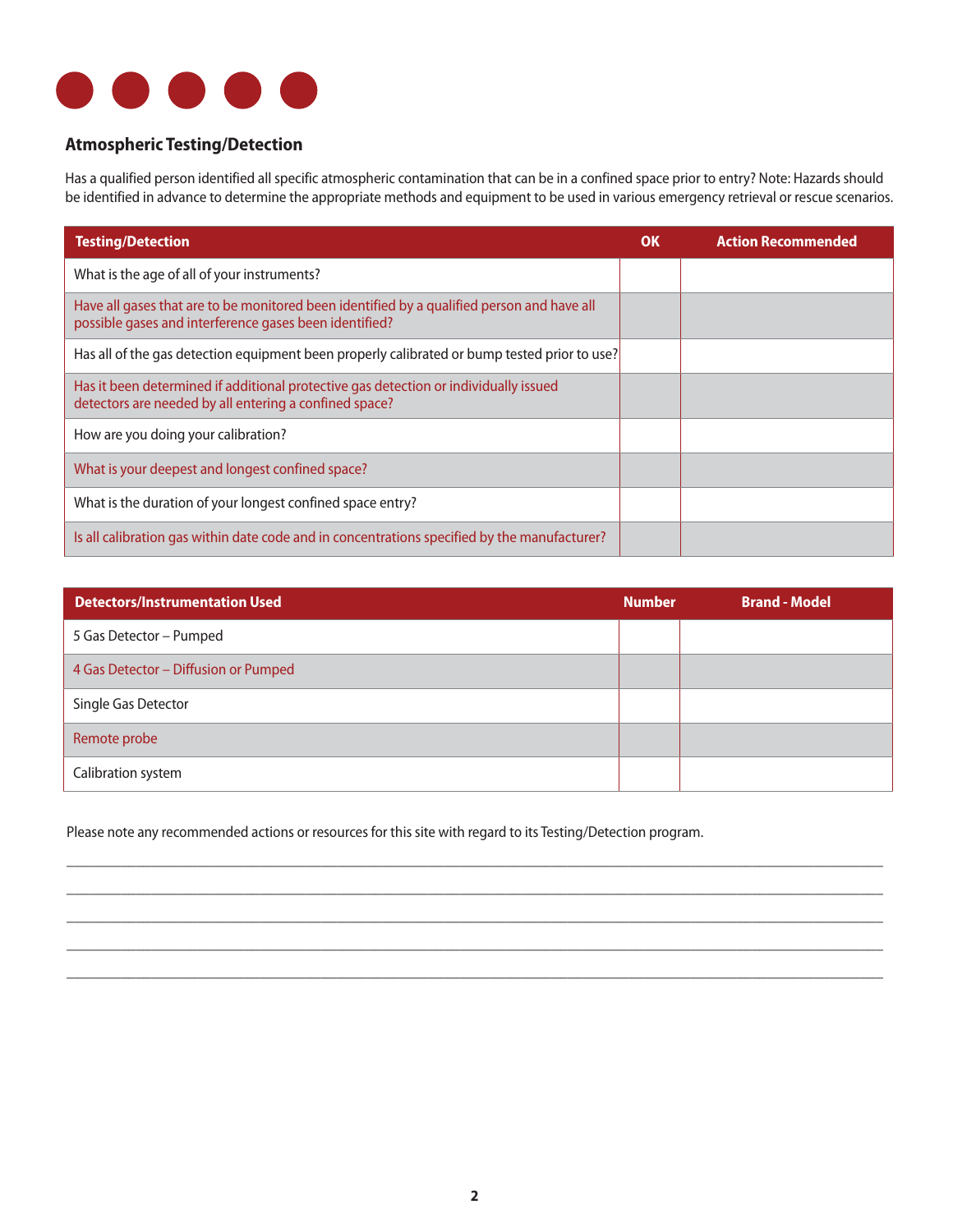

#### **Respiratory Protection**

All respirators must be NIOSH approved and a respiratory protection program must be implemented in accordance with OSHA 29 CFR 1910.134 or CSA Z94.1 (Canada). All rescue personnel are required to use NIOSH approved SCBA or Type-C combination SAR with escape cylinder. In addition, all entrants must use SCBA or Type-C Combination SAR with escape when entering an IDLH environment.

| <b>Respiratory Protection</b>                                                                                                                                           | OK | <b>Action Recommended</b> |
|-------------------------------------------------------------------------------------------------------------------------------------------------------------------------|----|---------------------------|
| Has a written respiratory protection program been prepared by a qualified person in<br>accordance with proper standards?                                                |    |                           |
| Has a hazard assessment been completed and have all respirators and cartridges been<br>selected according to hazards, exposure limits, and assigned protection factors? |    |                           |
| Have all personnel been properly fit-tested annually for the respirators in use?                                                                                        |    |                           |
| Are all persons who will use respirators medically cleared to do so?                                                                                                    |    |                           |
| Have all SCBA and combination units been flow-tested at required intervals?                                                                                             |    |                           |
| Are all SCBA/Escape Unit air cylinders within their operating life and hydrostatically tested<br>at proper intervals per DOT requirements?                              |    |                           |
| Are all air cylinders charged to the proper fill pressure?                                                                                                              |    |                           |
| Is there any visible deterioration, heat, flame or other damage to the harness and are the<br>harness straps fully open?                                                |    |                           |
| Are all units stored in a clean, dry, cool space and out of direct sunlight with a proper wall<br>case, bracket or hard case?                                           |    |                           |
| What is your source of Grade D breathing air for SCBA or Air Lines?                                                                                                     |    |                           |
| What is your procedure for cleaning, inspection and maintenance of respirators and<br>facepieces?                                                                       |    |                           |
| Do you have a cartridge change-out schedule? - if applicable.                                                                                                           |    |                           |

| <b>Respirators Used</b>             | <b>Number</b> | <b>Brand - Model</b> |
|-------------------------------------|---------------|----------------------|
| Non-NFPA SCBA                       |               |                      |
| <b>NFPA SCBA</b>                    |               |                      |
| <b>Combination SAR/Escape Units</b> |               |                      |
| <b>APR Half-Masks</b>               |               |                      |
| <b>APR Full-Face</b>                |               |                      |
| <b>Escape-Only Devices</b>          |               |                      |

Please note any recommended actions or resources for this site with regard to its Respiratory Protection program.

\_\_\_\_\_\_\_\_\_\_\_\_\_\_\_\_\_\_\_\_\_\_\_\_\_\_\_\_\_\_\_\_\_\_\_\_\_\_\_\_\_\_\_\_\_\_\_\_\_\_\_\_\_\_\_\_\_\_\_\_\_\_\_\_\_\_\_\_\_\_\_\_\_\_\_\_\_\_\_\_\_\_\_\_\_\_\_\_\_\_\_\_\_\_\_\_\_\_\_\_\_\_\_\_\_\_ \_\_\_\_\_\_\_\_\_\_\_\_\_\_\_\_\_\_\_\_\_\_\_\_\_\_\_\_\_\_\_\_\_\_\_\_\_\_\_\_\_\_\_\_\_\_\_\_\_\_\_\_\_\_\_\_\_\_\_\_\_\_\_\_\_\_\_\_\_\_\_\_\_\_\_\_\_\_\_\_\_\_\_\_\_\_\_\_\_\_\_\_\_\_\_\_\_\_\_\_\_\_\_\_\_\_ \_\_\_\_\_\_\_\_\_\_\_\_\_\_\_\_\_\_\_\_\_\_\_\_\_\_\_\_\_\_\_\_\_\_\_\_\_\_\_\_\_\_\_\_\_\_\_\_\_\_\_\_\_\_\_\_\_\_\_\_\_\_\_\_\_\_\_\_\_\_\_\_\_\_\_\_\_\_\_\_\_\_\_\_\_\_\_\_\_\_\_\_\_\_\_\_\_\_\_\_\_\_\_\_\_\_ \_\_\_\_\_\_\_\_\_\_\_\_\_\_\_\_\_\_\_\_\_\_\_\_\_\_\_\_\_\_\_\_\_\_\_\_\_\_\_\_\_\_\_\_\_\_\_\_\_\_\_\_\_\_\_\_\_\_\_\_\_\_\_\_\_\_\_\_\_\_\_\_\_\_\_\_\_\_\_\_\_\_\_\_\_\_\_\_\_\_\_\_\_\_\_\_\_\_\_\_\_\_\_\_\_\_ \_\_\_\_\_\_\_\_\_\_\_\_\_\_\_\_\_\_\_\_\_\_\_\_\_\_\_\_\_\_\_\_\_\_\_\_\_\_\_\_\_\_\_\_\_\_\_\_\_\_\_\_\_\_\_\_\_\_\_\_\_\_\_\_\_\_\_\_\_\_\_\_\_\_\_\_\_\_\_\_\_\_\_\_\_\_\_\_\_\_\_\_\_\_\_\_\_\_\_\_\_\_\_\_\_\_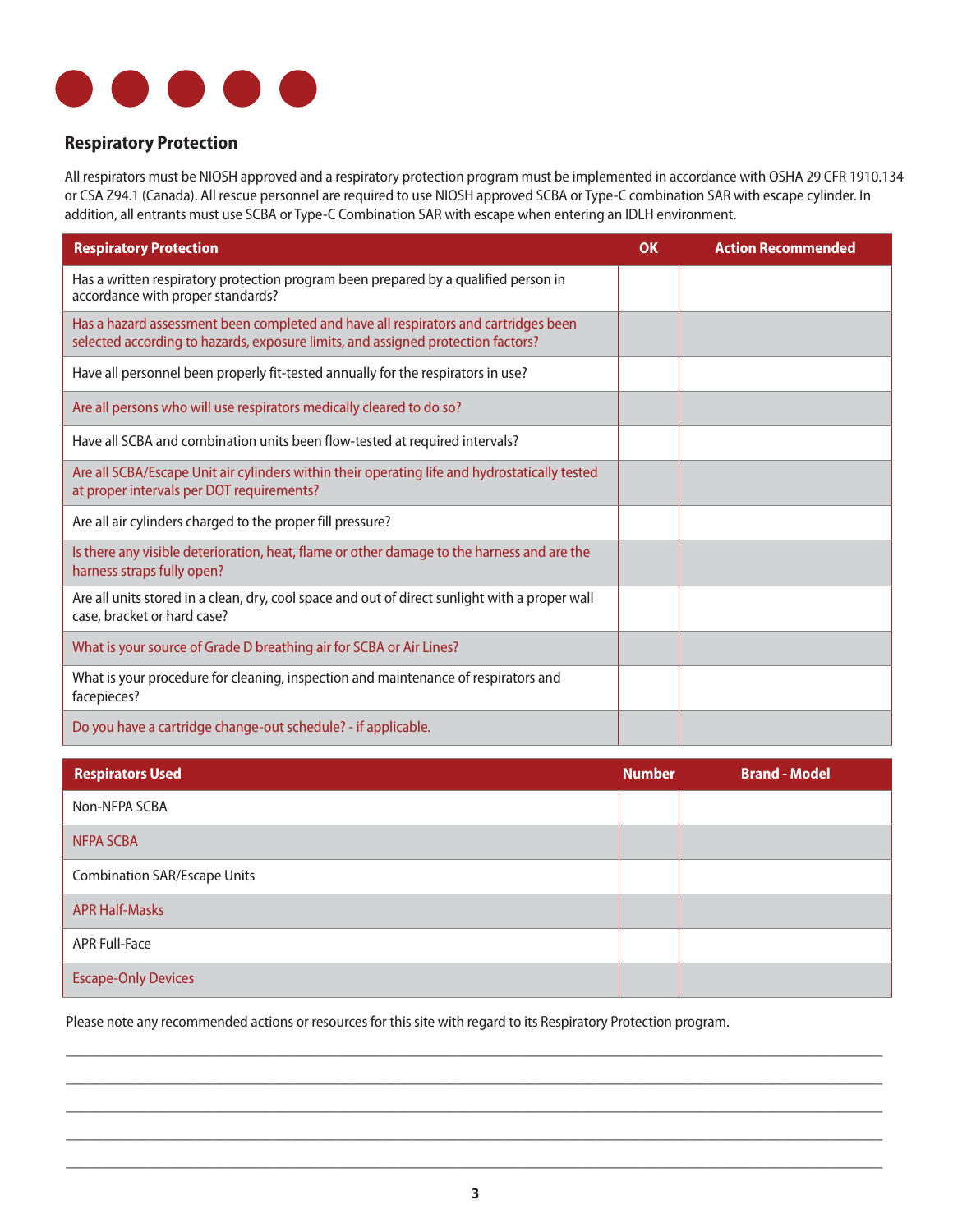

#### **Entry – Fall Protection and Arrest**

| <b>Fall Protection</b>                                                                                                                               | <b>OK</b> | <b>Action Recommended</b> |
|------------------------------------------------------------------------------------------------------------------------------------------------------|-----------|---------------------------|
| Is all equipment stored in a clean, dry, cool space?                                                                                                 |           |                           |
| Are all harnesses within the shelf life recommended by the manufacturer?                                                                             |           |                           |
| Has all fall protection equipment been inspected by a competent person in the past<br>2 months or less (6 months for Construction applications)?     |           |                           |
| Have all workers received Fall Protection and rescue training ?                                                                                      |           |                           |
| Have all personnel been properly fitted for a full body harness?                                                                                     |           |                           |
| Does each harness have the appropriate attachment points for fall arrest, personnel-riding,<br>and rescue?                                           |           |                           |
| Is a tripod or davit appropriate for the specific confined space?                                                                                    |           |                           |
| Is portability of davits important?                                                                                                                  |           |                           |
| Is there enough clearance for the tripod to fit over the entrance without risk of one of the<br>feet coming too close to the confined space opening? |           |                           |
| Is there enough space around the confined space opening to ensure that top-side<br>attendants are safe from falling into the opening?                |           |                           |
| Does the confined space have a ladder in place or is a hoist/winch needed?                                                                           |           |                           |
| What is the maximum line length needed within the confined space to complete the task?                                                               |           |                           |
| Are you equipped for entry rescue - if included in your rescue plan?                                                                                 |           |                           |
| Does your equipment allow for non-entry rescue and is all equipment matched to your<br>rescue plan?                                                  |           |                           |
| Do you have a method of tracking all equipment?                                                                                                      |           |                           |

| <b>Fall Protection Equipment Used</b>               | <b>Number</b> | <b>Brand - Model</b> |
|-----------------------------------------------------|---------------|----------------------|
| <b>Full Body Harness</b>                            |               |                      |
| <b>Bosun Chair</b>                                  |               |                      |
| Tripod/Davit                                        |               |                      |
| Self Retracting Lanyard with retrieval capabilities |               |                      |
| Hoist/Winch                                         |               |                      |
| <b>Rescue Utility System</b>                        |               |                      |
| Anchors                                             |               |                      |

Please note any recommended actions or resources for this site with regard to its Entry/Fall Protection program.

\_\_\_\_\_\_\_\_\_\_\_\_\_\_\_\_\_\_\_\_\_\_\_\_\_\_\_\_\_\_\_\_\_\_\_\_\_\_\_\_\_\_\_\_\_\_\_\_\_\_\_\_\_\_\_\_\_\_\_\_\_\_\_\_\_\_\_\_\_\_\_\_\_\_\_\_\_\_\_\_\_\_\_\_\_\_\_\_\_\_\_\_\_\_\_\_\_\_\_\_\_\_\_\_\_\_ \_\_\_\_\_\_\_\_\_\_\_\_\_\_\_\_\_\_\_\_\_\_\_\_\_\_\_\_\_\_\_\_\_\_\_\_\_\_\_\_\_\_\_\_\_\_\_\_\_\_\_\_\_\_\_\_\_\_\_\_\_\_\_\_\_\_\_\_\_\_\_\_\_\_\_\_\_\_\_\_\_\_\_\_\_\_\_\_\_\_\_\_\_\_\_\_\_\_\_\_\_\_\_\_\_\_ \_\_\_\_\_\_\_\_\_\_\_\_\_\_\_\_\_\_\_\_\_\_\_\_\_\_\_\_\_\_\_\_\_\_\_\_\_\_\_\_\_\_\_\_\_\_\_\_\_\_\_\_\_\_\_\_\_\_\_\_\_\_\_\_\_\_\_\_\_\_\_\_\_\_\_\_\_\_\_\_\_\_\_\_\_\_\_\_\_\_\_\_\_\_\_\_\_\_\_\_\_\_\_\_\_\_ \_\_\_\_\_\_\_\_\_\_\_\_\_\_\_\_\_\_\_\_\_\_\_\_\_\_\_\_\_\_\_\_\_\_\_\_\_\_\_\_\_\_\_\_\_\_\_\_\_\_\_\_\_\_\_\_\_\_\_\_\_\_\_\_\_\_\_\_\_\_\_\_\_\_\_\_\_\_\_\_\_\_\_\_\_\_\_\_\_\_\_\_\_\_\_\_\_\_\_\_\_\_\_\_\_\_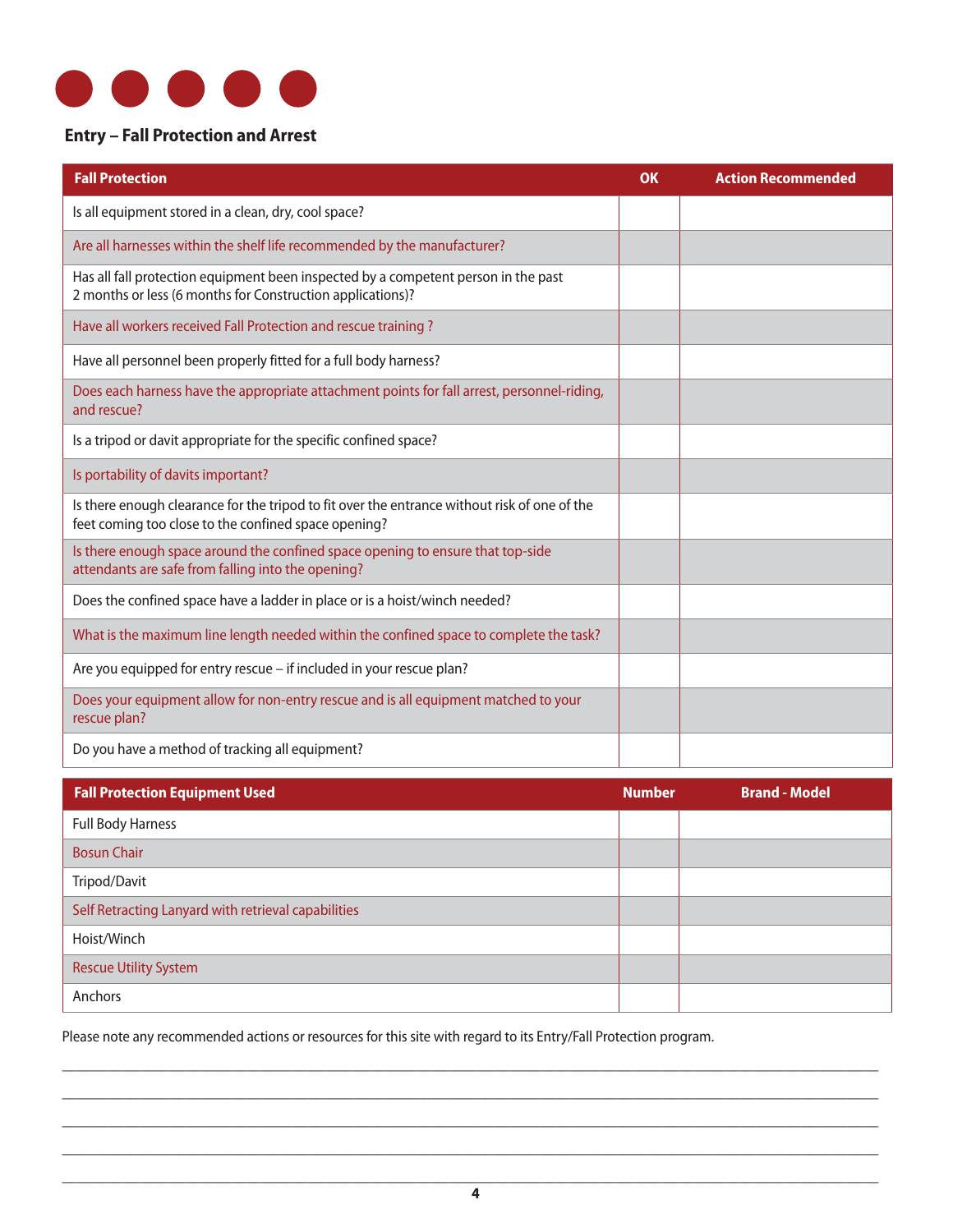

#### **Personal Protective Equipment & Communications**

| <b>Personal Protective Equipment &amp; Communications</b>                                                                                         | <b>OK</b> | <b>Action Recommended</b> |
|---------------------------------------------------------------------------------------------------------------------------------------------------|-----------|---------------------------|
| What are your primary methods of communication between attendants and entrants?<br>(Line of sight, hand signals, radio, air horn, PASS device)    |           |                           |
| Are all protective clothing or suits rated to hazards expected to be encountered?                                                                 |           |                           |
| Have all personnel been properly trained on helmet inspection?                                                                                    |           |                           |
| Does the entire head- and face-protection ensemble represent a system that was tested<br>together to ensure compliance with ANSI/ISEA Z87.1-2010? |           |                           |
| Are personnel wearing safety eyewear in addition to face-shields to ensure primary<br>eye protection?                                             |           |                           |
| Are all personnel fitted with application-appropriate hearing protection?                                                                         |           |                           |
| Has a radio or other communication protocol been established?                                                                                     |           |                           |
| Are all radio batteries charged and is there a standard maintenance program?                                                                      |           |                           |
| Are all radios rated as intrinsically safe?                                                                                                       |           |                           |
| Has all radio equipment been tested to work in the confined space?                                                                                |           |                           |
| Is all lighting equipment adequate and properly maintained?                                                                                       |           |                           |

| PPE Used                               | <b>Number</b> | <b>Brand - Model</b> |
|----------------------------------------|---------------|----------------------|
| <b>Hard Hats</b>                       |               |                      |
| Hearing protection, plugs and or muffs |               |                      |
| Radio interface, HCS/Clear command     |               |                      |
| Radio Type                             |               |                      |
| <b>Communications sets</b>             |               |                      |

\_\_\_\_\_\_\_\_\_\_\_\_\_\_\_\_\_\_\_\_\_\_\_\_\_\_\_\_\_\_\_\_\_\_\_\_\_\_\_\_\_\_\_\_\_\_\_\_\_\_\_\_\_\_\_\_\_\_\_\_\_\_\_\_\_\_\_\_\_\_\_\_\_\_\_\_\_\_\_\_\_\_\_\_\_\_\_\_\_\_\_\_\_\_\_\_\_\_\_\_\_\_\_\_\_\_ \_\_\_\_\_\_\_\_\_\_\_\_\_\_\_\_\_\_\_\_\_\_\_\_\_\_\_\_\_\_\_\_\_\_\_\_\_\_\_\_\_\_\_\_\_\_\_\_\_\_\_\_\_\_\_\_\_\_\_\_\_\_\_\_\_\_\_\_\_\_\_\_\_\_\_\_\_\_\_\_\_\_\_\_\_\_\_\_\_\_\_\_\_\_\_\_\_\_\_\_\_\_\_\_\_\_ \_\_\_\_\_\_\_\_\_\_\_\_\_\_\_\_\_\_\_\_\_\_\_\_\_\_\_\_\_\_\_\_\_\_\_\_\_\_\_\_\_\_\_\_\_\_\_\_\_\_\_\_\_\_\_\_\_\_\_\_\_\_\_\_\_\_\_\_\_\_\_\_\_\_\_\_\_\_\_\_\_\_\_\_\_\_\_\_\_\_\_\_\_\_\_\_\_\_\_\_\_\_\_\_\_\_ \_\_\_\_\_\_\_\_\_\_\_\_\_\_\_\_\_\_\_\_\_\_\_\_\_\_\_\_\_\_\_\_\_\_\_\_\_\_\_\_\_\_\_\_\_\_\_\_\_\_\_\_\_\_\_\_\_\_\_\_\_\_\_\_\_\_\_\_\_\_\_\_\_\_\_\_\_\_\_\_\_\_\_\_\_\_\_\_\_\_\_\_\_\_\_\_\_\_\_\_\_\_\_\_\_\_ \_\_\_\_\_\_\_\_\_\_\_\_\_\_\_\_\_\_\_\_\_\_\_\_\_\_\_\_\_\_\_\_\_\_\_\_\_\_\_\_\_\_\_\_\_\_\_\_\_\_\_\_\_\_\_\_\_\_\_\_\_\_\_\_\_\_\_\_\_\_\_\_\_\_\_\_\_\_\_\_\_\_\_\_\_\_\_\_\_\_\_\_\_\_\_\_\_\_\_\_\_\_\_\_\_\_

Please note any recommended actions or resources for this site with regard to its PPE and Communications program.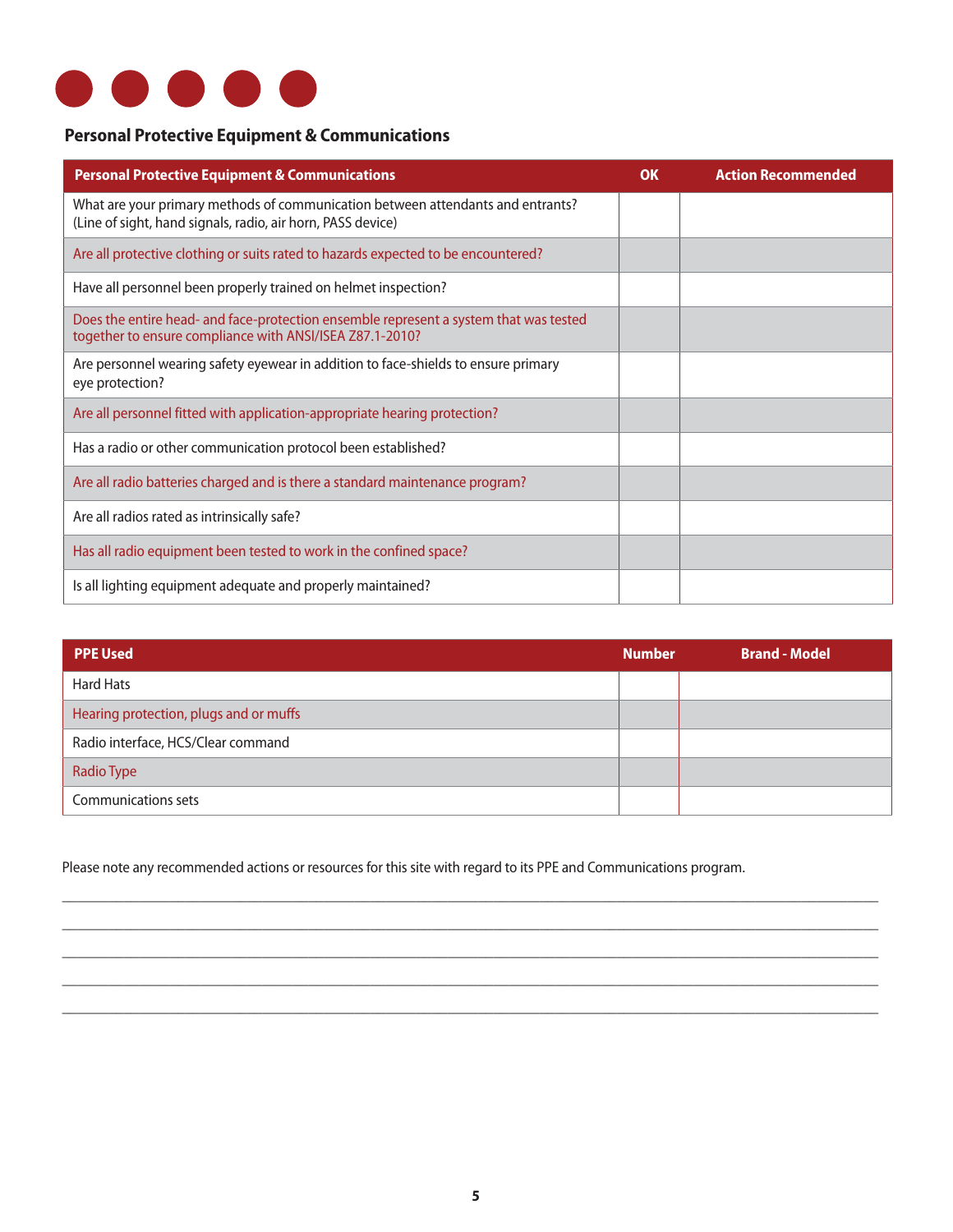# Appendix D to OSHA 29 CFR §1910.146 – Sample Permit

## Appendix D-1

## Confined Space Entry Permit

| Appendix D-1                                                                                                                                                                                          |                                      |                                      |
|-------------------------------------------------------------------------------------------------------------------------------------------------------------------------------------------------------|--------------------------------------|--------------------------------------|
| <b>Confined Space Entry Permit</b>                                                                                                                                                                    |                                      |                                      |
|                                                                                                                                                                                                       |                                      |                                      |
| 1. Atmospheric Checks:<br>Time<br>$\frac{9}{6}$<br>Oxygen<br>% LEL<br>Explosive<br><b>Toxic</b><br><b>PPM</b>                                                                                         |                                      |                                      |
| 3. Source isolation (No Entry):<br>Pumps or lines blinded, disconnected, or blocked () ()                                                                                                             |                                      | N/A Yes No<br>$\left( \right)$       |
| 4. Ventilation Modification: N/A Yes No<br>Mechanical<br>$( )$ $( )$ $( )$ $( )$<br>Natural Ventilation only () () ()                                                                                 |                                      |                                      |
| 5. Atmospheric check after Isolation and Ventilation:<br>Oxygen ____________% > 19.5%<br>Explosive _____________% LEL < 10%<br><b>Toxic</b><br>$PPM < 10$ PPM $H(2)$ S<br>Time<br>Tester's signature: |                                      |                                      |
|                                                                                                                                                                                                       |                                      |                                      |
|                                                                                                                                                                                                       |                                      |                                      |
| 8. Entry, standby, and back up persons:                                                                                                                                                               | Yes                                  | No                                   |
| Successfully completed required training?<br>Is it current?                                                                                                                                           | $\left( \right)$<br>$\left( \right)$ | $\left( \right)$<br>$\left( \right)$ |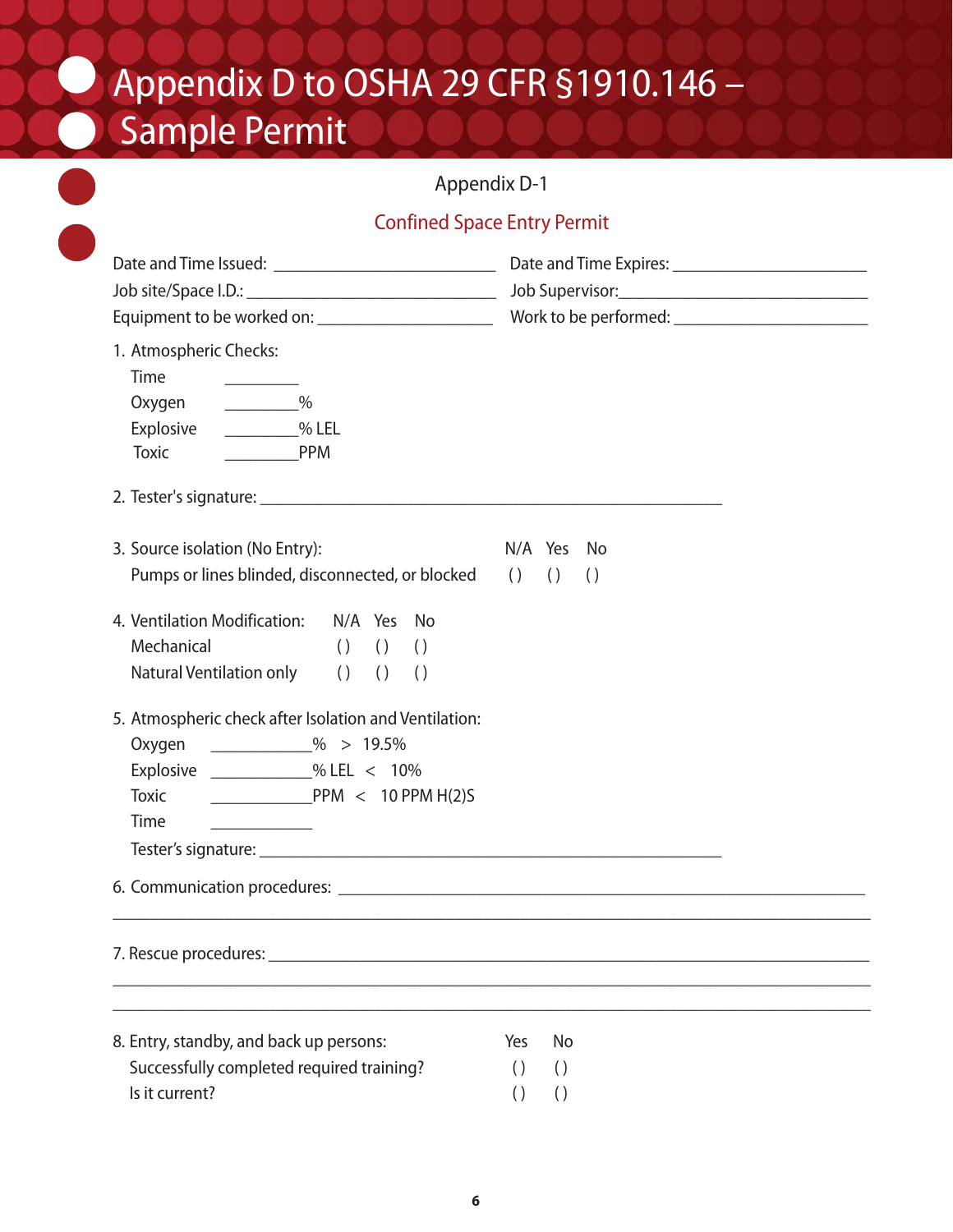

| Equipment:                                                                        | N/A | Yes | No |
|-----------------------------------------------------------------------------------|-----|-----|----|
| Direct reading gas monitor - tested                                               |     |     |    |
| Safety harnesses and lifelines for entry and standby persons                      |     |     |    |
| Hoisting equipment                                                                |     |     |    |
| Powered communications                                                            |     |     |    |
| SCBA for entry and standby persons                                                |     |     |    |
| <b>Protective Clothing</b>                                                        |     |     |    |
| All electric equipment listed Class I, Division I, Group D and Non-sparking tools |     |     |    |
|                                                                                   |     |     |    |

#### 10. Periodic atmospheric tests:

| Oxygen          | $\sim$ % | Time $\_\_$        | $\frac{9}{6}$<br>Oxygen | Time |
|-----------------|----------|--------------------|-------------------------|------|
| Oxygen          | $\sim$ % | Time $\_\_$        | $\sim$ %<br>Oxygen      | Time |
| Explosive ____% |          | Time $\_\_\_\_\_\$ | Explosive ____%         | Time |
| Explosive ____% |          | Time               | Explosive ____%         | Time |
| <b>Toxic</b>    | $\%$     | <b>Time</b>        | Toxic<br>$\%$           | Time |
| <b>Toxic</b>    | $\%$     | Time               | Toxic<br>$\%$           | Time |

We have reviewed the work authorized by this permit and the information contained here-in. Written instructions and safety procedures have been received and are understood. Entry cannot be approved if any items are marked in the "No" column. This permit is not valid unless all appropriate items are completed.

|         | Permit Prepared By: (Supervisor) _                                                                  |                |             |  |
|---------|-----------------------------------------------------------------------------------------------------|----------------|-------------|--|
|         | Approved By: (Unit Supervisor) ___                                                                  |                |             |  |
|         | Reviewed By (CS Operations Personnel) :                                                             |                |             |  |
|         |                                                                                                     | (printed name) | (signature) |  |
|         | This permit to be kept at job site. Return job site copy to Safety Office following job completion. |                |             |  |
| Copies: | White Original (Safety Office)                                                                      |                |             |  |
|         | Yellow (Unit Supervisor)                                                                            |                |             |  |
|         | Hard (Job site)                                                                                     |                |             |  |

## Appendix D-2

## Entry Permit

## **Permit Valid for 8 Hours Only. All copies of permit will remain at job site until job is completed.**

| Rescue Procedures (phone numbers at bottom): ___________________________________ |  |
|----------------------------------------------------------------------------------|--|

\_\_\_\_\_\_\_\_\_\_\_\_\_\_\_\_\_\_\_\_\_\_\_\_\_\_\_\_\_\_\_\_\_\_\_\_\_\_\_\_\_\_\_\_\_\_\_\_\_\_\_\_\_\_\_\_\_\_\_\_\_\_\_\_\_\_\_\_\_\_\_\_\_\_\_\_\_\_\_\_\_\_\_\_\_\_\_\_\_